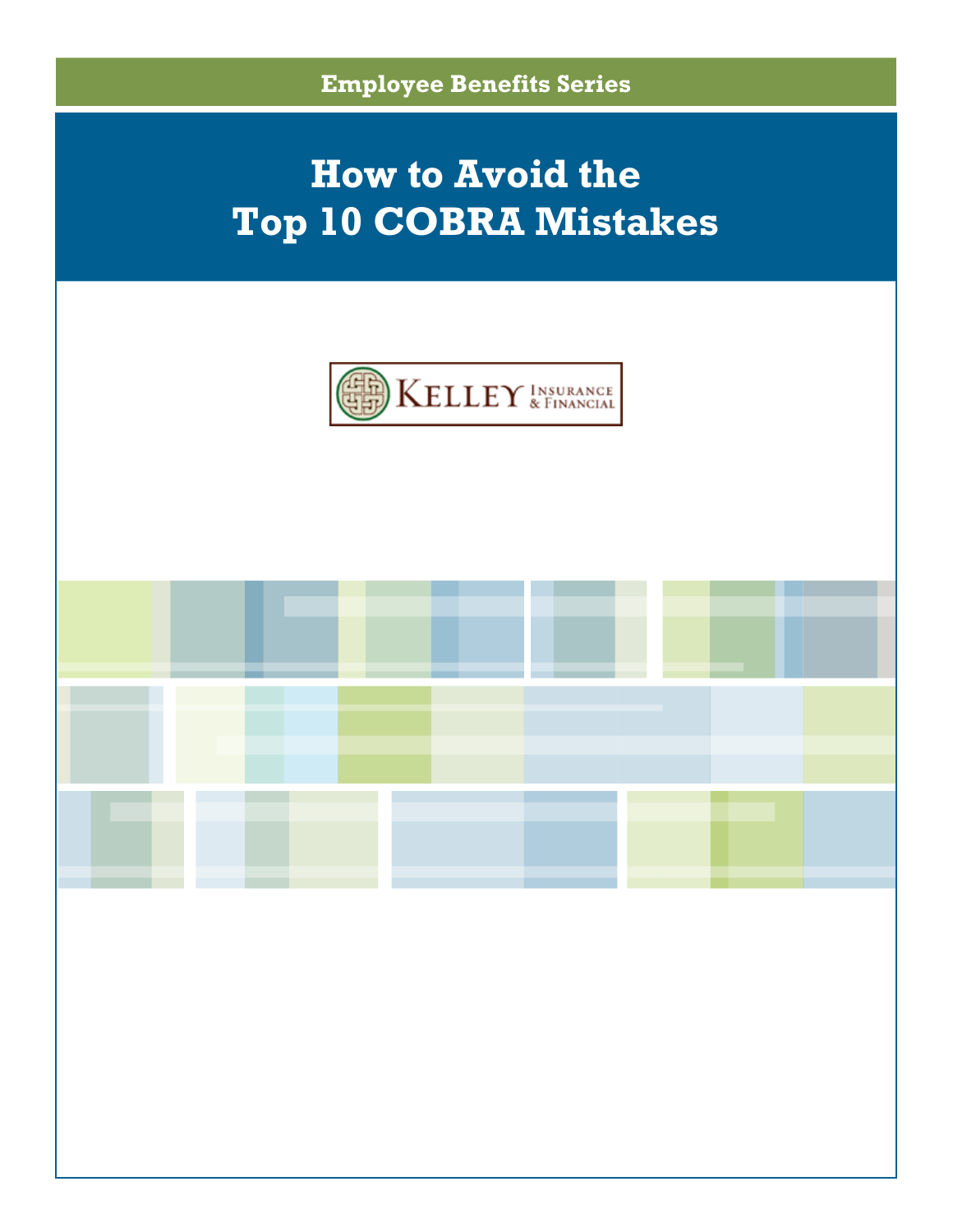## **INTRODUCTION**

[COBRA](http://www.dol.gov/dol/topic/health-plans/cobra.htm) is a federal law that requires group health plans sponsored by employers with **20 or more employees** to offer employees and their family members (including legally married same-sex spouses who are otherwise eligible for coverage under the plan) the option to continue benefits for limited periods of time when coverage under the plan would otherwise end due to certain

[qualifying](http://www.dol.gov/ebsa/publications/cobraemployer.html#3) events. The law sets rules for how and when continuation coverage must be offered, how employees and their families may elect COBRA, and what circumstances justify terminating coverage. It also requires employers and plans to provide [specific](http://www.dol.gov/ebsa/publications/cobraemployer.html#4) notices in connection with administering COBRA.



With so many requirements under COBRA, it's easy to make a mistake—but a violation can be costly. If a plan does not comply with COBRA, the employer maintaining

the plan may be liable for a tax [penalty](http://www.irs.gov/pub/irs-utl/contofemployeehealthcarecoverageatg.pdf) of \$100 per employee or family member (up to \$200 per family) for **each day** of noncompliance, subject to a statutory limit of up to \$500,000 for unintentional violations that are due to reasonable cause and not willful neglect. [ERISA](http://www.dol.gov/compliance/guide/erisa.htm) provides for additional penalties and gives affected persons—as well as the U.S. Department of Labor—the right to file a lawsuit.

Complying with COBRA is the direct responsibility of the plan [administrator](http://www.dol.gov/elaws/ebsa/health/4.asp#Plan_Administrator). Many group health plans are administered by the employer that sponsors the plan, but plans are also frequently administered, in whole or in part, by another individual or organization separate from the employer, such as a professional benefits administration firm. (Both "employer" and "plan administrator" are used herein to refer to the entity responsible for managing the plan.) If you have any questions regarding your obligations under the law, please consult a knowledgeable employment law attorney or the Employee Benefits Security [Administration](http://www.dol.gov/ebsa/) at 1-866-444-3272.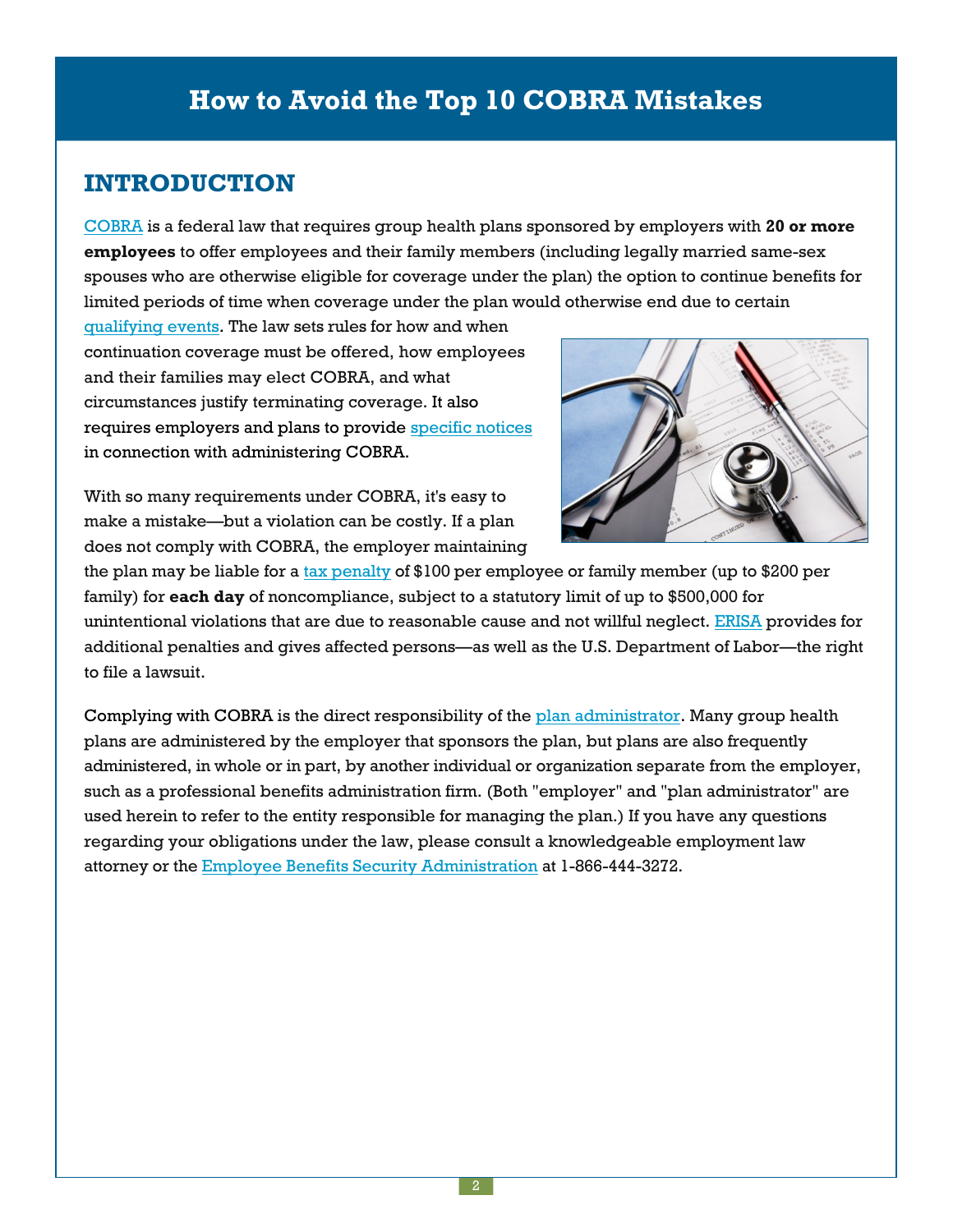### **MISTAKE #1**



**Thinking Your Group Health Plan is Not Subject to COBRA (or That You Don't Have a Group Health Plan)**

COBRA generally applies to private-sector group [health](http://www.dol.gov/elaws/ebsa/health/4.asp#Group_Health_Plan) plans maintained by employers that have **at least 20 employees on more than 50% of their typical business days** in the previous calendar year. It's important to remember that both full- and part-time [employees](http://www.dol.gov/ebsa/publications/cobraemployer.html#2) are counted to determine whether a plan is subject to COBRA. Each part-time employee counts as a fraction of a full-time employee, equal to the number of hours the part-time employee worked divided by the hours an employee must work to be considered full-time.

Some employers who meet this threshold mistakenly believe that COBRA does not apply to **arrangements outside of major medical coverage**. In fact, the definition of "group health plan" is broad enough to include, for example, some Health [Reimbursement](http://www.irs.gov/pub/irs-drop/n-02-45.pdf) Arrangements (HRAs) offered by an employer. For purposes of COBRA, a group health plan includes any [arrangement](http://www.dol.gov/ebsa/publications/cobraemployer.html#2) an employer establishes or maintains to provide [employees](http://www.dol.gov/ebsa/publications/cobraemployer.html#2) or their families with medical care, including:

- **Inpatient and outpatient hospital care;**
- Physician care;
- **Surgery and other major medical benefits;**
- **Prescription drugs; and**
- Dental and vision care.

If there is any question as to whether COBRA applies to a particular plan, or if your company has common ownership interests which may affect your employee headcount, be sure to consult with an attorney or a benefits professional to ensure compliance.





### **MISTAKE #2 Forgetting About State Law**

Don't assume that federal COBRA is the only law your company needs to worry about when it comes to continuation of coverage requirements. Many states have enacted what are commonly referred to as **"mini-COBRA"** laws, which typically require continuation of group health plan coverage provided by employers with fewer than 20 employees. Some states have benefits that are identical to those required by federal COBRA, while others have significantly different benefits; in some cases, benefits may be more favorable to plan participants. States may also have different requirements for employee eligibility and different maximum periods of coverage. Employers of **all sizes** should consult with employment law counsel and/or their state insurance [departments](http://www.naic.org/state_web_map.htm) to determine if a state mini-COBRA law applies to their plans and if so, how the state's law differs from federal COBRA.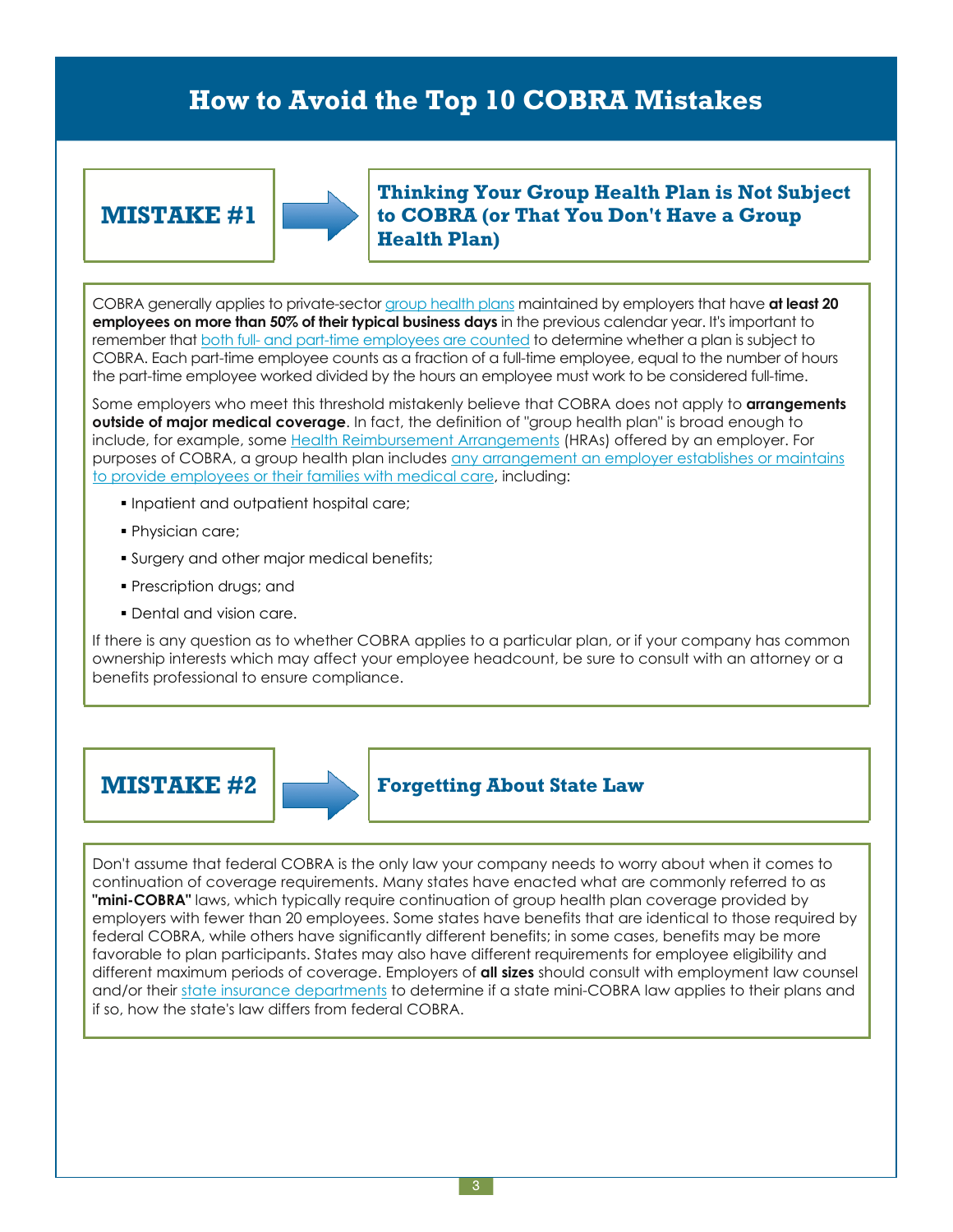### **MISTAKE #3**

![](_page_3_Picture_2.jpeg)

**Not Sending Required Notices or Providing Inaccurate or Insufficient Information in the Notices**

Group health plans are required to provide qualified [beneficiaries](http://www.dol.gov/elaws/ebsa/health/4.asp#Qualified_Beneficiary) (generally employees, current or former spouses—including legally married same-sex spouses, and dependent children) with **specific notices explaining their COBRA rights**. Some of the key notice [requirements](http://www.dol.gov/ebsa/publications/cobraemployer.html#4) under COBRA include:

- COBRA [General](http://www.dol.gov/ebsa/modelgeneralnotice.doc) Notice: A group health plan must provide a general notice describing COBRA rights to an employee and his or her spouse who become covered under the plan, **within the first 90 days of coverage**. This requirement may be satisfied by including the notice in the summary plan [description](http://www.dol.gov/dol/topic/health-plans/planinformation.htm) (SPD) and giving the SPD to the employee and to the spouse within the time limit.
- COBRA [Election](http://www.dol.gov/ebsa/modelelectionnotice.doc) Notice: Within 14 days after receiving notice of a qualifying event, the plan administrator must provide qualified beneficiaries with an election notice, in person or by first class mail, which describes their rights to COBRA and how to make an election.

There are **very specific requirements** as to what information must be included in these notices. One way to avoid mistakes is to use the Model [General](http://www.dol.gov/ebsa/modelgeneralnotice.doc) Notice and the Model [Election](http://www.dol.gov/ebsa/modelelectionnotice.doc) Notice provided by the U.S. Department of Labor, filling in the blanks with your plan information. Other notices, such as the [Notice](http://www.dol.gov/ebsa/publications/cobraemployer.html#4) of [Unavailability](http://www.dol.gov/ebsa/publications/cobraemployer.html#4) of Continuation Coverage and the Notice of Early [Termination](http://www.dol.gov/ebsa/publications/cobraemployer.html#4) of COBRA Coverage, should be sent to qualified beneficiaries as necessary.

It is important to have procedures in place for keeping track of when and to whom notices are sent. Consider using a form of delivery that will provide **documentation that the notice was delivered** (such as a return receipt or other written proof of delivery). In the event a qualified beneficiary asserts that he or she did not receive a required COBRA notice, these records can provide evidence of your compliance.

![](_page_3_Picture_10.jpeg)

**MISTAKE #4 Failing to Include the Spouse (and Other Qualified Beneficiaries) When Sending Required Notices**

Even if your COBRA notices include all of the information required by law and you provide them to the covered employee within the required time frames, it's still possible to make a mistake if notice is not also given to the **spouse and/or other qualified beneficiaries** (including legally married same-sex spouses who are otherwise eligible for coverage under the plan) as may be required for a particular notice. A plan may generally satisfy the requirement to provide notices under COBRA to a covered employee and his or her spouse by furnishing a single notice addressed to both if, on the basis of the most recent information available to the plan, the two reside at the same location. Similarly, there is typically no requirement to provide a separate notice to dependent children who share a residence with a covered employee or the employee's spouse to whom proper notice is provided.

To **minimize the possibility of errors** involving notice recipients, employees should be required (and periodically reminded) to notify the plan administrator promptly of a separation, divorce, or any other event that results in a spouse and/or dependents no longer living at the same address as the employee. The plan should also have procedures in place to ensure that any changes in address are promptly and accurately recorded.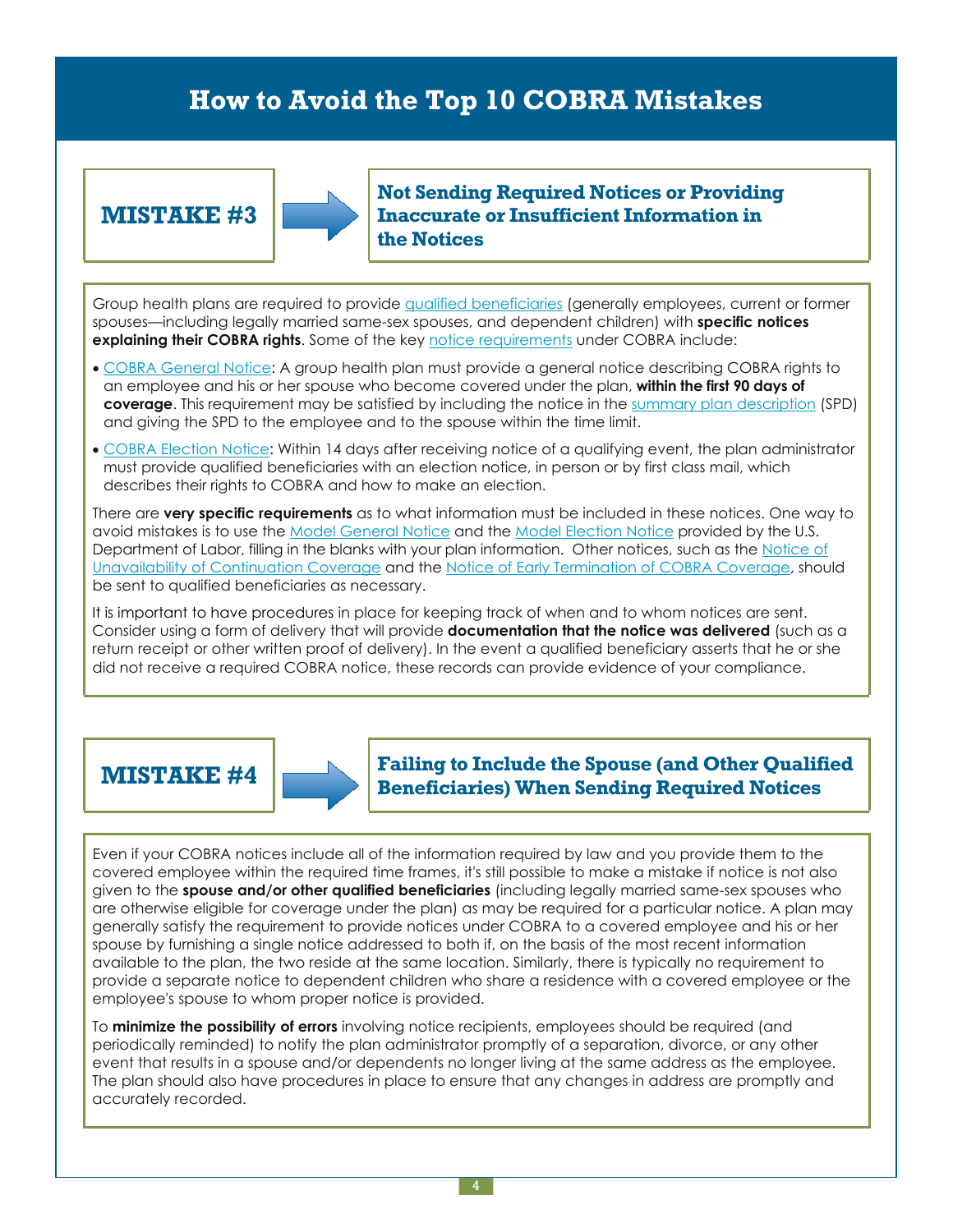![](_page_4_Picture_2.jpeg)

### **MISTAKE** #5  $\begin{bmatrix} \bullet & \bullet & \bullet \\ \bullet & \bullet & \bullet & \bullet \end{bmatrix}$  Not Recognizing When a Qualifying **Event Has Occurred**

[Qualifying](http://www.dol.gov/ebsa/publications/cobraemployer.html#3) events are events that cause an individual to lose group health coverage. Recognizing when a qualifying event has occurred is **essential to complying with COBRA** because the employer is responsible for notifying the plan administrator of certain qualifying events, and the group health plan is not required to act until it receives such notice. The employer is required to notify its plan administrator (if other than the employer) **within 30 days** of the occurrence of the following qualifying events:

- **Termination or reduction in hours of employment of the covered employee;**
- Death of the covered employee; or
- **The covered employee becoming entitled to Medicare.**

A reduction of hours occurs whenever there is a decrease in the hours that a covered employee is required to work or actually works, but only if the decrease is not accompanied by an immediate termination of employment. For example, an absence from work due to disability, a temporary layoff, or any other reason (other than due to [FMLA](http://www.dol.gov/whd/fmla/) leave) is a reduction of hours if there is not an immediate termination of employment. If a group health plan measures eligibility for coverage by the number of hours worked in a given time period, and an employee covered under the plan fails to work the minimum number of hours during that time period, the **failure to work the minimum number of required hours** is a reduction of hours of that covered employee's employment and a COBRA qualifying event.

The covered employee or one of the qualified beneficiaries is responsible for notifying the plan if the qualifying event is divorce, legal separation, or a child's loss of dependent status under the plan; however, the plan must have established procedures for how individuals can provide notice of these types of qualifying events. The procedures must describe how, and to whom, notice should be given, and what information must be included in the notice.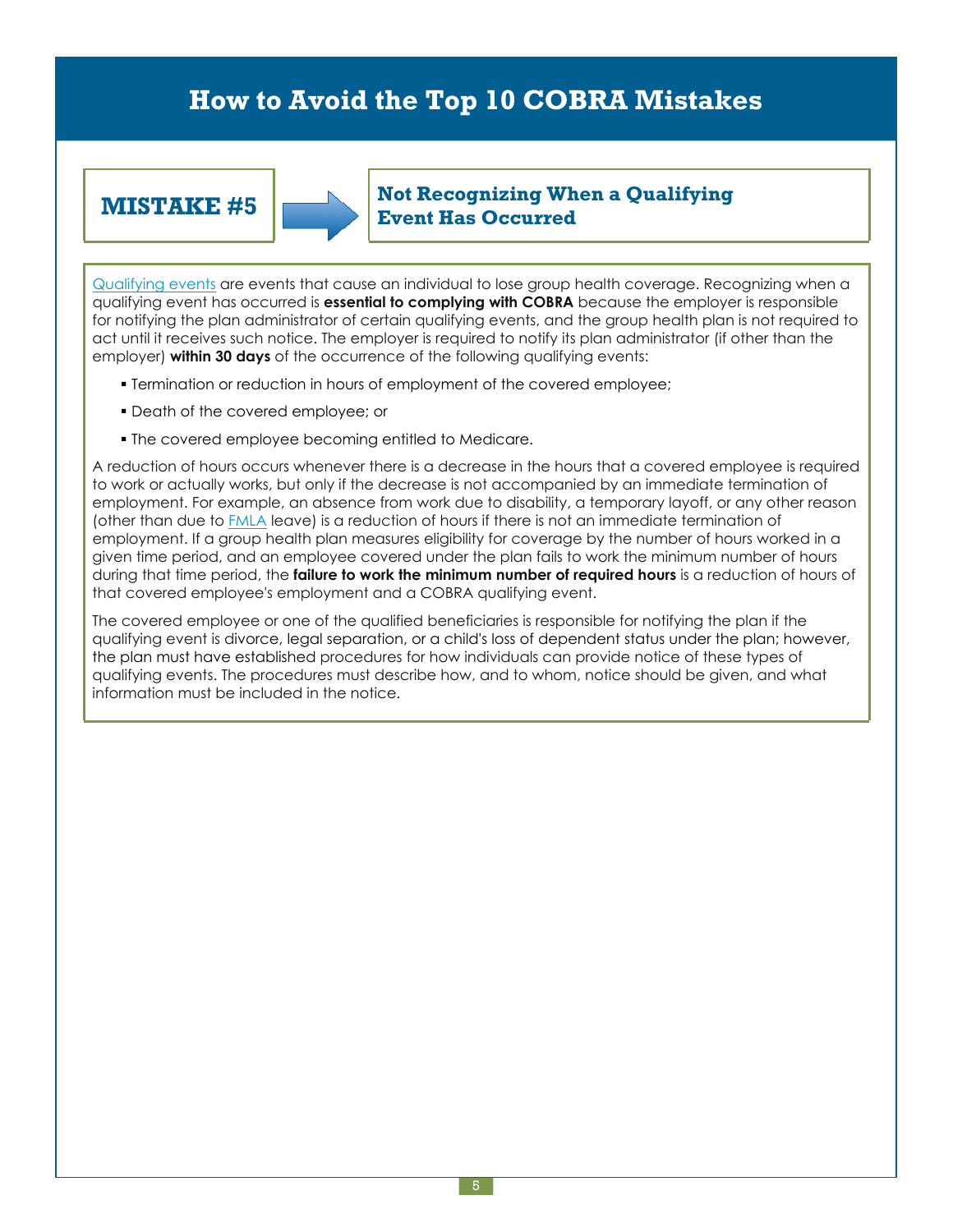![](_page_5_Picture_2.jpeg)

### **MISTAKE #6 Miscalculating the Period of COBRA Coverage**

Employers must offer employees and other qualified beneficiaries (including legally married same-sex spouses who are otherwise eligible for coverage under the plan) the maximum period of COBRA [coverage](http://www.dol.gov/ebsa/publications/cobraemployer.html#7) to which they are entitled. The type of qualifying event determines who the qualified beneficiaries are and the amount of time the plan must offer health coverage to them under COBRA:

| <b>Qualifying Event</b>                                                                   | <b>Qualified Beneficiary</b>          | <b>Maximum Period</b><br>of Continuation Coverage |
|-------------------------------------------------------------------------------------------|---------------------------------------|---------------------------------------------------|
| Termination (except for gross<br>misconduct)<br>Reduction in hours of employment          | Employee<br>Spouse<br>Dependent child | 18 months*                                        |
| Employee entitled to Medicare<br>Divorce or legal separation<br>Death of covered employee | Spouse<br>Dependent child             | 36 months                                         |
| Loss of dependent child status                                                            | Dependent child                       | 36 months                                         |

\* In <u>certain [circumstances](http://www.dol.gov/ebsa/publications/cobraemployer.html#6)</u>, qualified beneficiaries entitled to 18 months of COBRA coverage may be entitled to a disability extension of 11 months (for a total maximum period of 29 months), or an extension of an additional 18 months due to the occurrence of a second qualifying event (for a total maximum period of 36 months). Your plan rules, as well as your election notice for any offer of an 18-month period of COBRA, should describe the *notice required in either instance for the qualified beneficiary to request an extension of COBRA.*

Keep in mind also that certain events, such as failure to pay premiums, may justify [termination](http://www.dol.gov/ebsa/publications/cobraemployer.html#6) of COBRA before the end of the maximum period of coverage.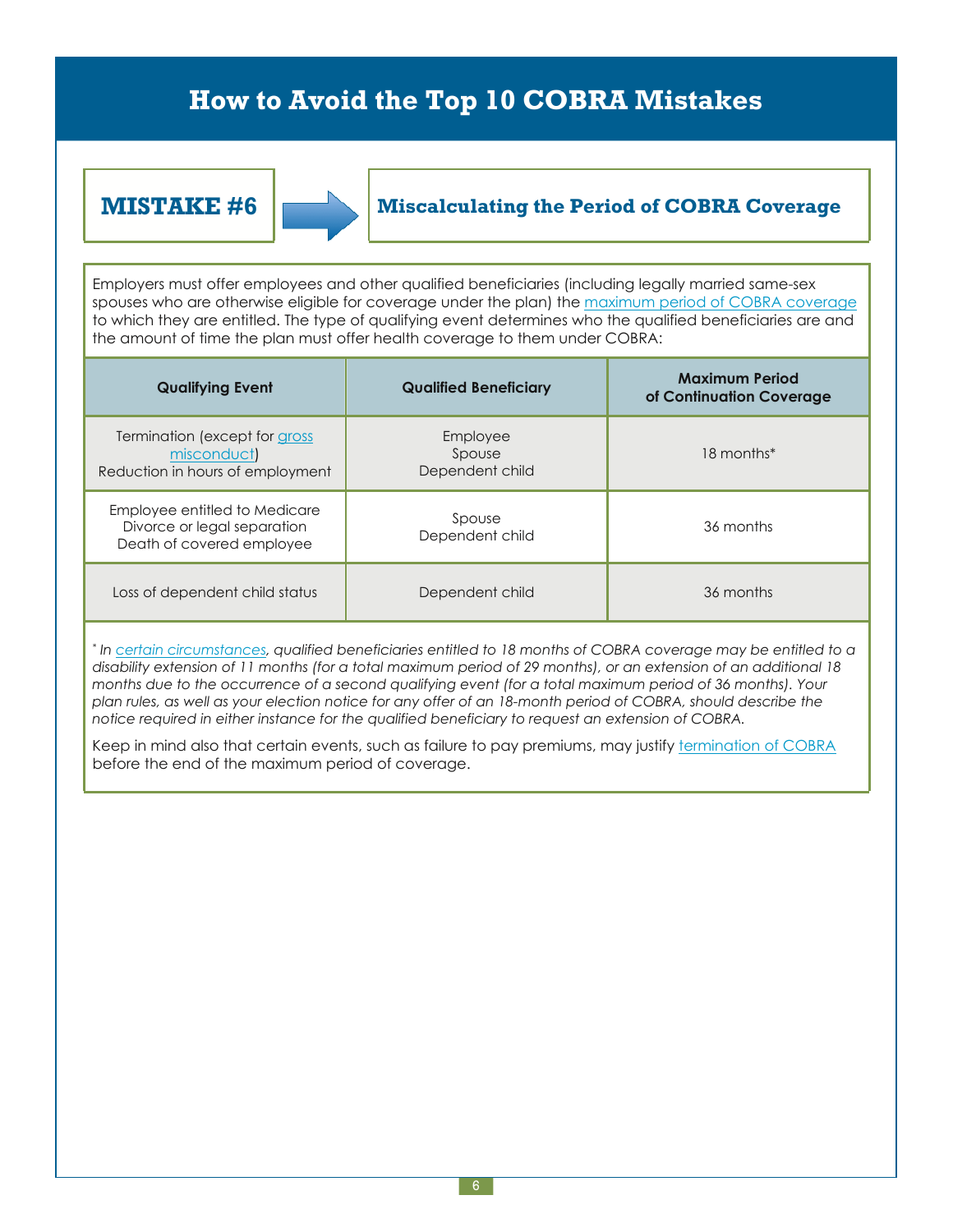![](_page_6_Figure_2.jpeg)

### **MISTAKE #7 Ignoring Incorrect Premium Payments**

Employees and other qualified beneficiaries may be required to pay the full [premium](http://www.dol.gov/ebsa/publications/cobraemployer.html#8) for COBRA continuation coverage, even if the employer made a contribution prior to the loss of benefits. The **premium cannot exceed 102% of the cost to the plan** for similarly situated individuals who have not incurred a qualifying event (for qualified beneficiaries receiving the 11-month disability extension of coverage, the premium for those additional months may be increased to 150% of the plan's total cost of coverage). A plan must allow premiums to be paid on a monthly basis.

If the amount of a premium payment made to the plan is wrong, but is not significantly less than the amount due, the amount paid **will be deemed to satisfy the plan's requirement for the amount that must be paid**, **unless the plan notifies the qualified beneficiary** of the amount of the deficiency and grants a reasonable period of time (not less than 30 days) to pay the difference. Even if your plan does not send monthly premium notices, it must provide this notice of underpayment or the amount submitted will be treated as full payment.

## **MISTAKE #8**

![](_page_6_Picture_7.jpeg)

**Treating Employees on COBRA Differently from Similarly Situated Employees WhoAre Not on COBRA**

The continuation [coverage](http://www.dol.gov/ebsa/publications/cobraemployer.html#5) offered under COBRA must be identical to the coverage that is currently [available](http://www.dol.gov/ebsa/publications/cobraemployer.html#5) under the plan to similarly situated individuals who are covered under the plan and not receiving COBRA. (Generally, this is the same coverage that the qualified beneficiary had immediately before the qualifying event.) Qualified beneficiaries must receive the **same benefits, choices, and services** as similarly situated non-COBRA participants and beneficiaries under the plan, such as the right during an open enrollment season to choose among available coverage options. Any changes made to the plan's terms that apply to similarly situated active employees and their families will also apply to qualified beneficiaries receiving COBRA continuation coverage.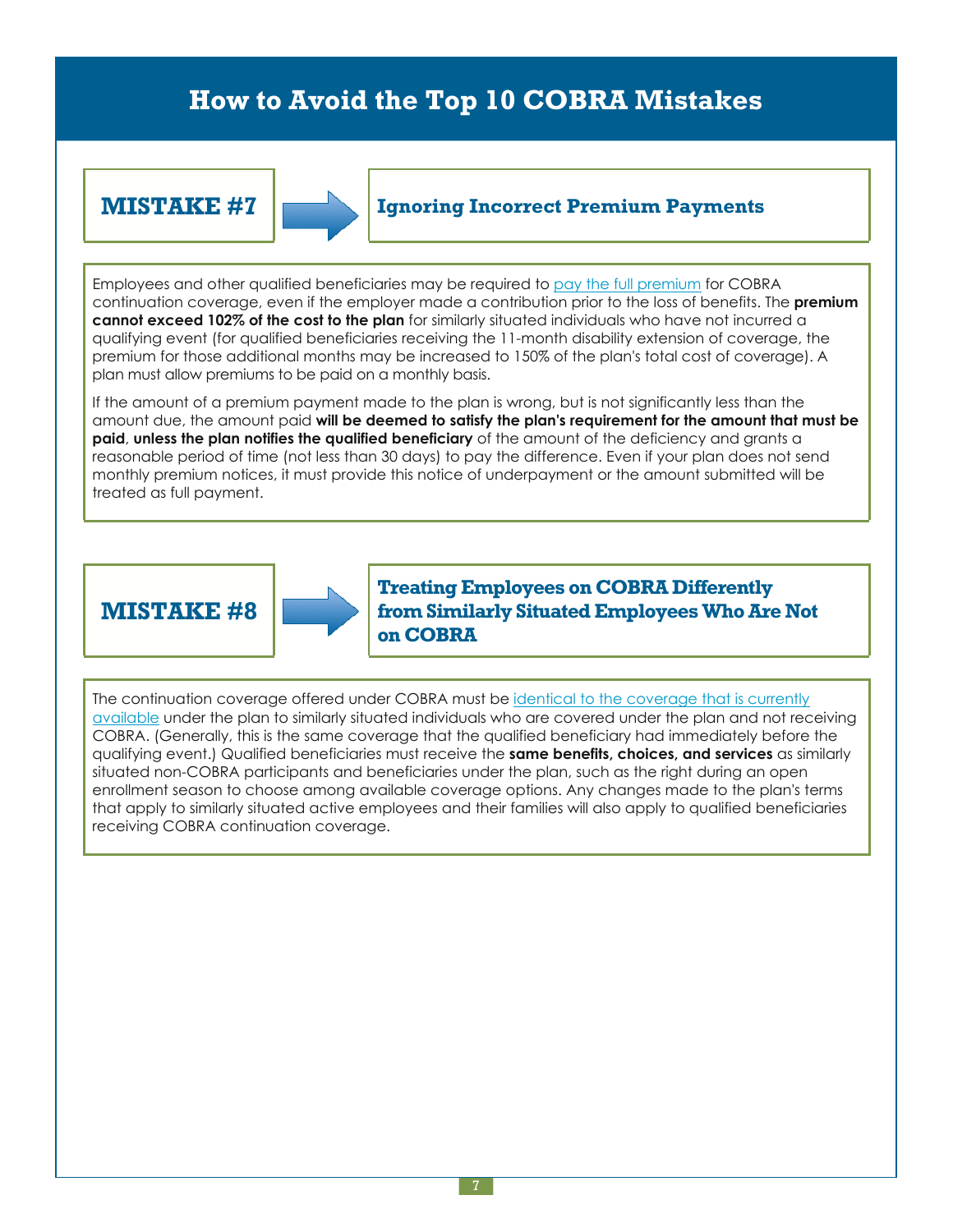![](_page_7_Picture_2.jpeg)

### **MISTAKE** #9 **Terminating COBRA** Continuation Coverage **Too Early**

There are very [specific](http://www.dol.gov/ebsa/publications/cobraemployer.html#6) rules regarding when COBRA coverage may terminate prior to the expiration of the maximum period of coverage. In general, a group health plan may terminate COBRA coverage earlier than the end of the maximum period **only for the following reasons**:

- Premiums are not paid in full on a timely basis (note that payment is considered made on the date on which it is **sent to the plan**);
- The employer ceases to maintain any group health plan;
- A qualified beneficiary begins coverage under another group health plan after electing COBRA (as long as that plan doesn't impose an exclusion or limitation with respect to a preexisting condition of the qualified beneficiary);
- A qualified beneficiary becomes entitled to Medicare benefits after electing COBRA;
- A qualified beneficiary engages in conduct that would justify the plan in terminating coverage of a similarly situated participant or beneficiary not receiving COBRA (such as fraud).

If continuation coverage is terminated early, the plan must provide each qualified beneficiary with an [early](http://www.dol.gov/ebsa/publications/cobraemployer.html#4) [termination](http://www.dol.gov/ebsa/publications/cobraemployer.html#4) notice. The notice must be given as soon as practicable after the decision is made and it must describe the date coverage will terminate, the reason for termination, and any rights the qualified beneficiary may have under the plan or applicable law to elect alternative group or individual coverage (such as a right to convert to an individual policy).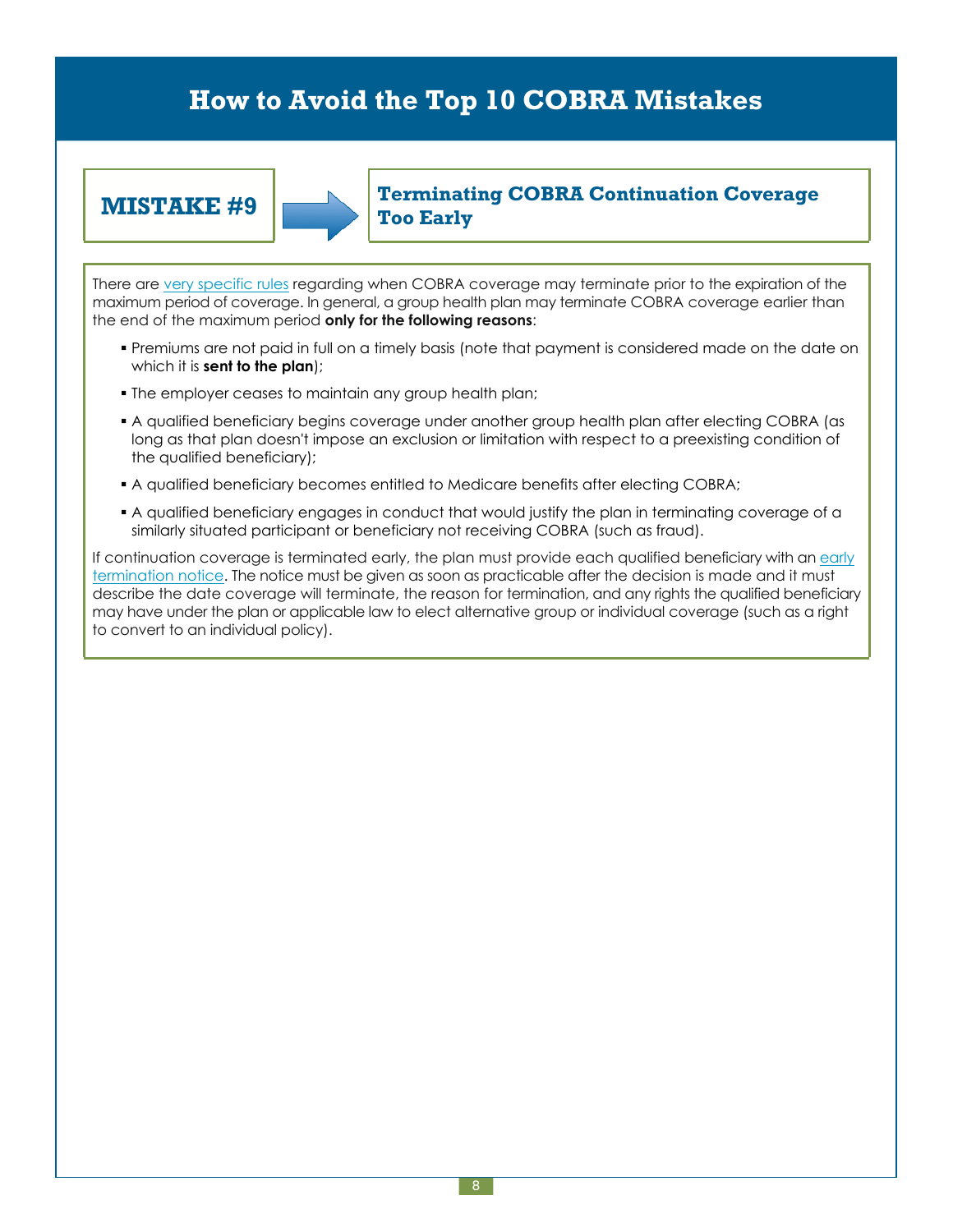![](_page_8_Figure_2.jpeg)

### **MISTAKE** #10 **Failing to Understand** the Relationship Between **Medicare and COBRA**

Whether an employee or family member is covered by **Medicare may affect the right to continuation coverage**. Note the following general rules:

- An employee's spouse or child who loses group coverage because the employee becomes entitled to Medicare may elect up to 36 months of [COBRA](http://www.dol.gov/ebsa/publications/cobraemployer.html#7) continuation coverage.
- Where a spouse or child is already receiving COBRA due to the employee's termination or reduction in hours, the employee's becoming entitled to Medicare may be a second [qualifying](http://www.dol.gov/ebsa/publications/cobraemployer.html#6) event that would allow the 18-month maximum period of continuation coverage to be extended for an additional 18 months, for a total of up to 36 months.
- If a qualified beneficiary first becomes entitled to Medicare benefits *on or before* the date that COBRA is elected, the qualified beneficiary's entitlement to Medicare benefits cannot be a basis for terminating the qualified beneficiary's continuation coverage.
- If a qualified beneficiary first becomes entitled to Medicare benefits *after* the date on which COBRA continuation coverage is elected, the plan may terminate the qualified beneficiary's COBRA coverage upon the date on which the qualified beneficiary becomes so entitled.
- A qualified beneficiary becomes entitled to Medicare benefits upon the effective date of enrollment in either part A or B, whichever occurs earlier. Thus, merely being eligible to enroll in Medicare does not constitute being entitled to Medicare benefits.

The rules regarding the interaction between Medicare and COBRA can be quite complex and there are other issues related to [coordination](http://www.medicare.gov/Publications/Pubs/pdf/02179.pdf) of benefits (i.e., who pays first) that may also need to be addressed. If there is any question as to the applicability of COBRA or how continuation coverage may be affected by Medicare, it is best to consult a knowledgeable employment law attorney for specific guidance to ensure full compliance with the law.

## **IF YOU DISCOVER A MISTAKE**

Despite the best intentions, there may be times when COBRA notices are not sent by the due date or some other administrative requirement of COBRA is overlooked. **If a mistake is discovered, it should be rectified immediately.** Because tax penalties for noncompliance are generally assessed for each day of a [violation](http://www.irs.gov/pub/irs-utl/contofemployeehealthcarecoverageatg.pdf), correcting the error as soon as possible may result in lower penalties. Additionally, if an employer becomes aware of a failure to comply with COBRA, and makes no effort to correct it, that failure may become attributable to willful neglect which [eliminates](http://www.irs.gov/pub/irs-utl/contofemployeehealthcarecoverageatg.pdf) the cap on penalties.

**As soon as you realize a mistake has occurred**, you should get in touch with a knowledgeable employment law attorney or a trusted benefits advisor who can guide you on the appropriate next steps and any corrective action that needs to be taken.